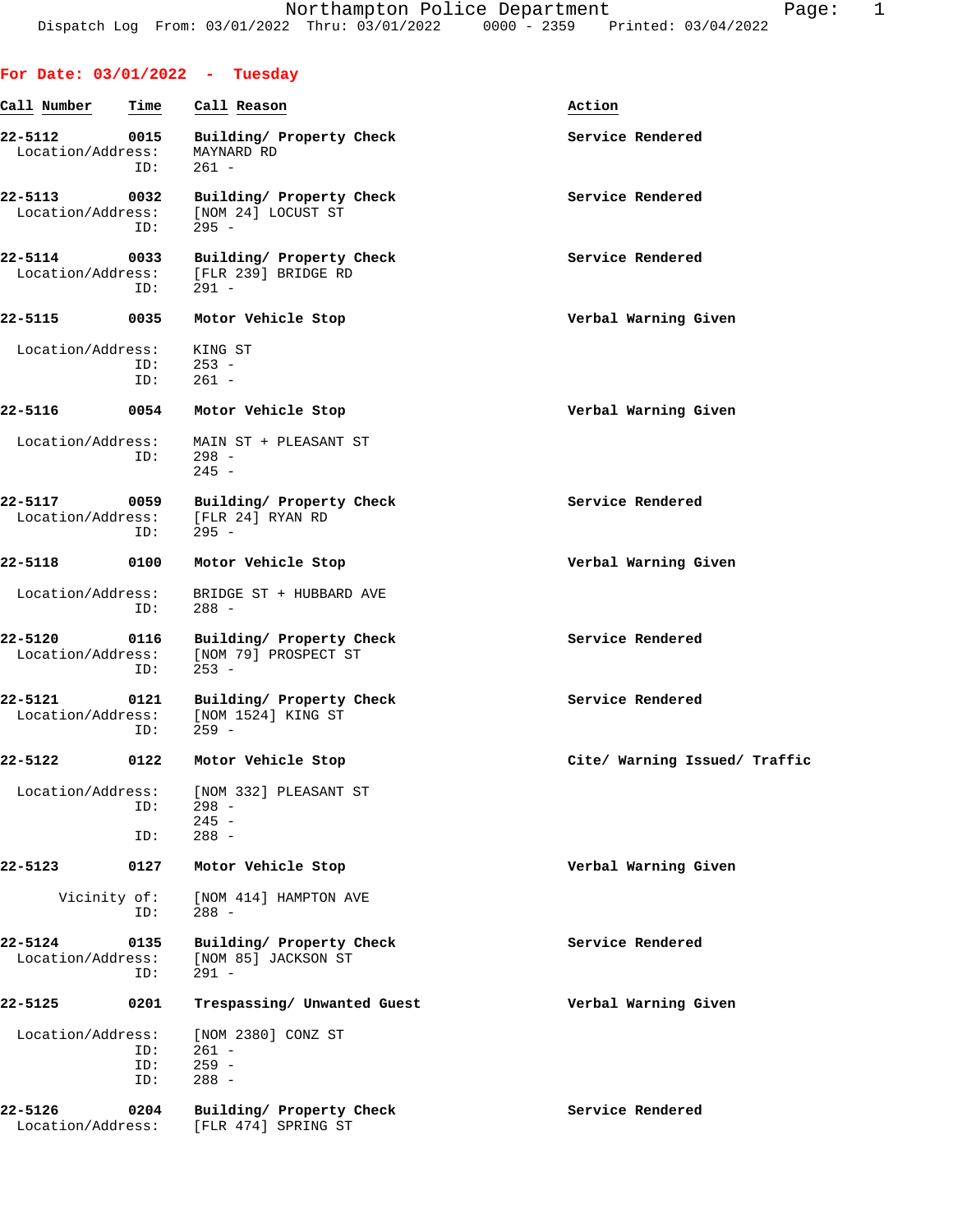Dispatch Log From: 03/01/2022 Thru: 03/01/2022 0000 - 2359 Printed: 03/04/2022 ID: 295 - **22-5128 0230 Building/ Property Check Service Rendered** Location/Address: [NOM 2308] KING ST ID: 298 - 245 - **22-5129 0234 Building/ Property Check Service Rendered** Location/Address: [NOM 1524] KING ST Location/Address: [NOM 1524] KING ST ID: 298 -  $245 -$ 22-5130 0301 Building/ Property Check **Service Rendered**  Location/Address: [FLR 163] LOCUST ST ID: 291 - **22-5131 0518 Building/ Property Check Service Rendered** Location/Address: [LED 23] MAIN ST ID: 291 - **22-5133 0636 Alarm/ Burglar/ Holdup Panic False Alarm/City** Location/Address: [NOM 2037] LOCUST ST ID: 291 - ID: 295 - **22-5135 0753 Traffic Accident Investigated Incident** Location/Address: [NOM 68] PARSONS ST ID: 191 - Additional Activity: 03/01/2022 0805 Kohl - 3147, Andrew Patrol 5 Hrs 51 Min **22-5137 0844 Investigation Service Rendered** Location/Address: [FLR 142] MAIN ST ID: 247 - ID: 207 - Refer To Incident: 22-333-OF **22-5138 0849 Public Service Service Rendered** Location/Address: DAMON RD ID: 191 - **22-5139 0854 Traffic Accident Cite/ Warning Issued/ Traffic** Vicinity of: [FLR 29] BRIDGE RD ID: 187 - ID: 170 -<br>ID: 262 - $262 -$  Refer To Accident: 22-86-AC **22-5141 0943 Theft/ Larceny Report Done** Location/Address: [FLR 239] BRIDGE RD ID: 126 - Refer To Incident: 22-362-OF **22-5142 0948 DISABLED MV Investigated Incident** Location/Address: [NOM 447] ELM ST ID: 197 - **22-5144 1002 Public Service Service Rendered** Location/Address: [FLR 239] BRIDGE RD ID: 187 - **22-5146** 1036 Juvenile Problem **1036** Service Rendered Location/Address: [LED 10] FLORENCE ST Location/Address: [LED 10] FLORENCE ST ID: 187 - ID: 197 -

ID: COR01 -

**22-5147 1056 Public Service, Check Welfare Investigated Incident**